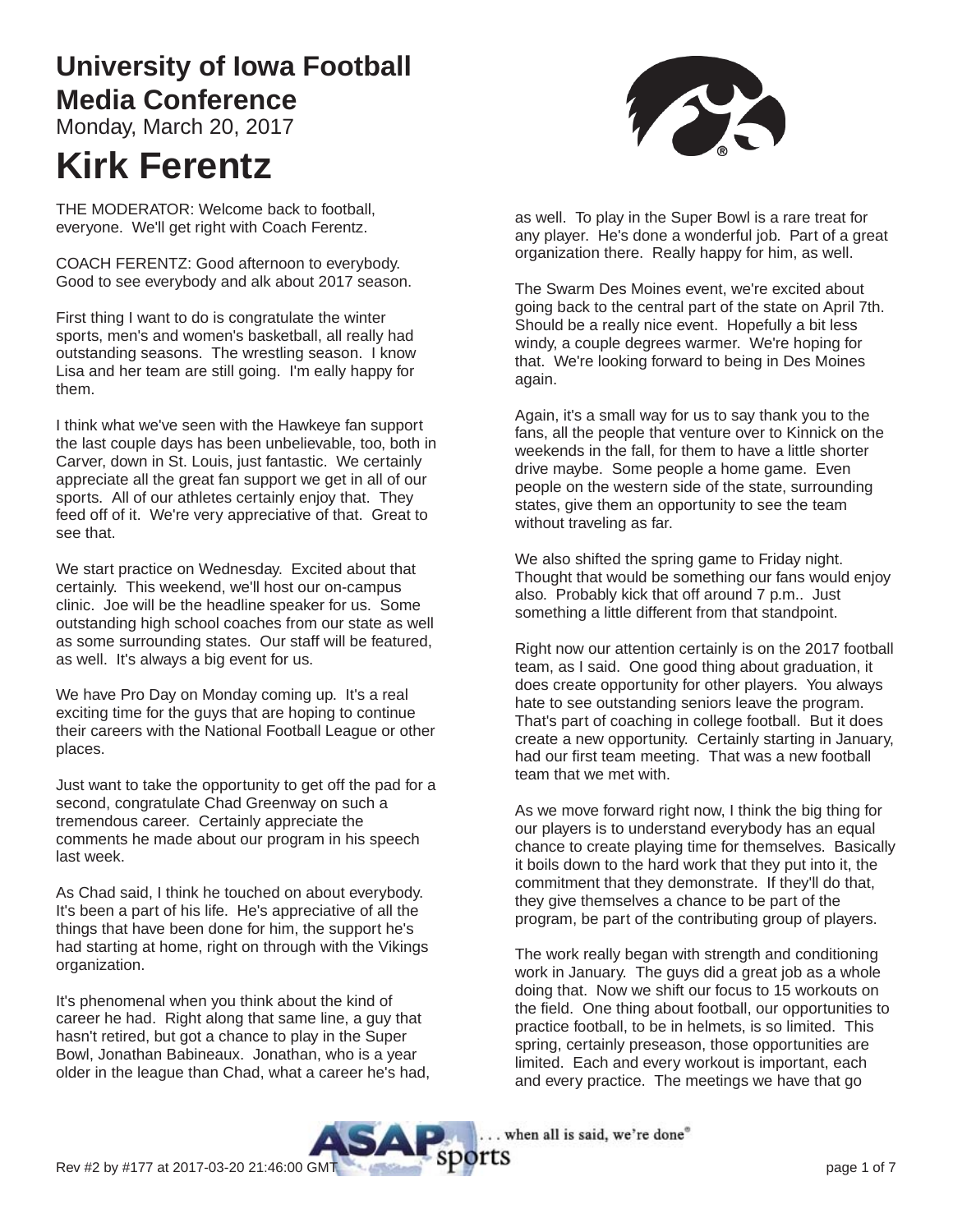along with it, as well as our strength and conditioning work that continues. Every opportunity is very, very important for the players. I think they understand that.

Beyond that, it's a chance for our team to be together, work together out on the field. Certainly our level of teamwork won't be near what it should be or will be in September, but it's a starting point. So that's important. Gives us a chance to really assess the players' weaknesses, what their strengths are, get a better grip on that, since we haven't seen them on the field since December basically.

Again, everybody's got a chance as we move forward right now. We're excited about that opportunity.

The positions, I think a couple things to look at. If you look at our perimeter, we're obviously very young to all those positions right now, and very inexperienced. That's a starting point for us, whether you look at the receiver group, the defensive backs, especially on the outside, the corners. I'd throw the quarterback situation right in there with it. Certainly it's part of the perimeter.

If you look at seven-on-seven drills, we will have a new quarterback. We're not sure who that is going to be right now. We'll let the guys compete at that position. That's something that's always of note to everybody.

I think if there's any good news there, we've had great success. Our five nationally or top 10 ranked teams all basically had a new starting quarterback. Rick Stanzi was a carryover after earning the job midway through the 2008 season. All our guys were first-year starters, all did a great job. Of those five guys, coincidentally four of those were coached by Ken O'Keefe. So that is a little bit of an interesting point.

Another thing that I think bears mentioning is our position. It's part of our special teams group, needless to say. See how that materializes. At the opposite end of that, who is going to field punts, return punts for us. Desmond did such an outstanding job for us. Those are things we'll be looking at, on our radar as we go along.

Just in conclusion, I think right now the biggest thing for us as a coaching staff is to go into it with an open mind, let our players compete, let them do what they're going to do over the next 15 practices. We'll judge the guys based on what they do out there on the football field.

I think if you look historically, it's good to come into spring with a good résumé. We have several players that have a strong résumé, but we expect them to continue to grow, continue to improve. You look

historically, Bo Bower is a great illustration, a guy who was a starter two years ago or three years ago, lost his position, kept a great attitude, came back last year and won it.

Then, conversely, in that equation, Cole Fisher, Cole is a guy who emerged two years ago to take that spot, then ended up being our starting Will backer in his fifthyear.

Things constantly change. Players change. How they perform changes. It's our job to keep a fresh eye and evaluate what we see and go from there.

We're very eager to get on the field obviously. I'll mention it's been a lot of fun offensively. We certainly have a new room that way. It's been enjoyable to just take part and listen to the guys go back and forth a little bit and discuss as we're putting the playbook together.

The energy has been great in that room. The exchange has been really good. Eager to see the guys out on the field, see them work together as a staff coaching the offense.

#### **Q. Is Manny Rugamba set to go 100%?**

COACH FERENTZ: As far as I know, he'll be ready to go, yeah.

#### **Q. Update us on Matt VandeBerg.**

COACH FERENTZ: Matt reinjured his foot unfortunately. Some of the guys won't be out there. Matt is one. Drake Kulick is still recovering certainly.

We're not going to let Akrum get hit. He's not fully healthy. He's pretty healthy. He'll be doing everything but live contact. Those three are seniors, we've seen them play, we have a pretty good indication of where they're at. If there's a positive thing in this, that's it. We expect them to be ready in June. That's kind of where we're at there.

#### **Q. Matt was putting weight on it too early?**

COACH FERENTZ: No. He really had a chance to play in the bowl game. That thing was well healed when he got back in January. It's just one of those things that happens occasionally. Not much what we can do about it.

#### **Q. No concern about the injury throughout the season?**

COACH FERENTZ: Nothing I'm aware of. You're always concerned any time a guy reinjures himself in any particular case. There's nothing they're going to do out of the ordinary or anything like that.

His rehab was actually on the conservative side.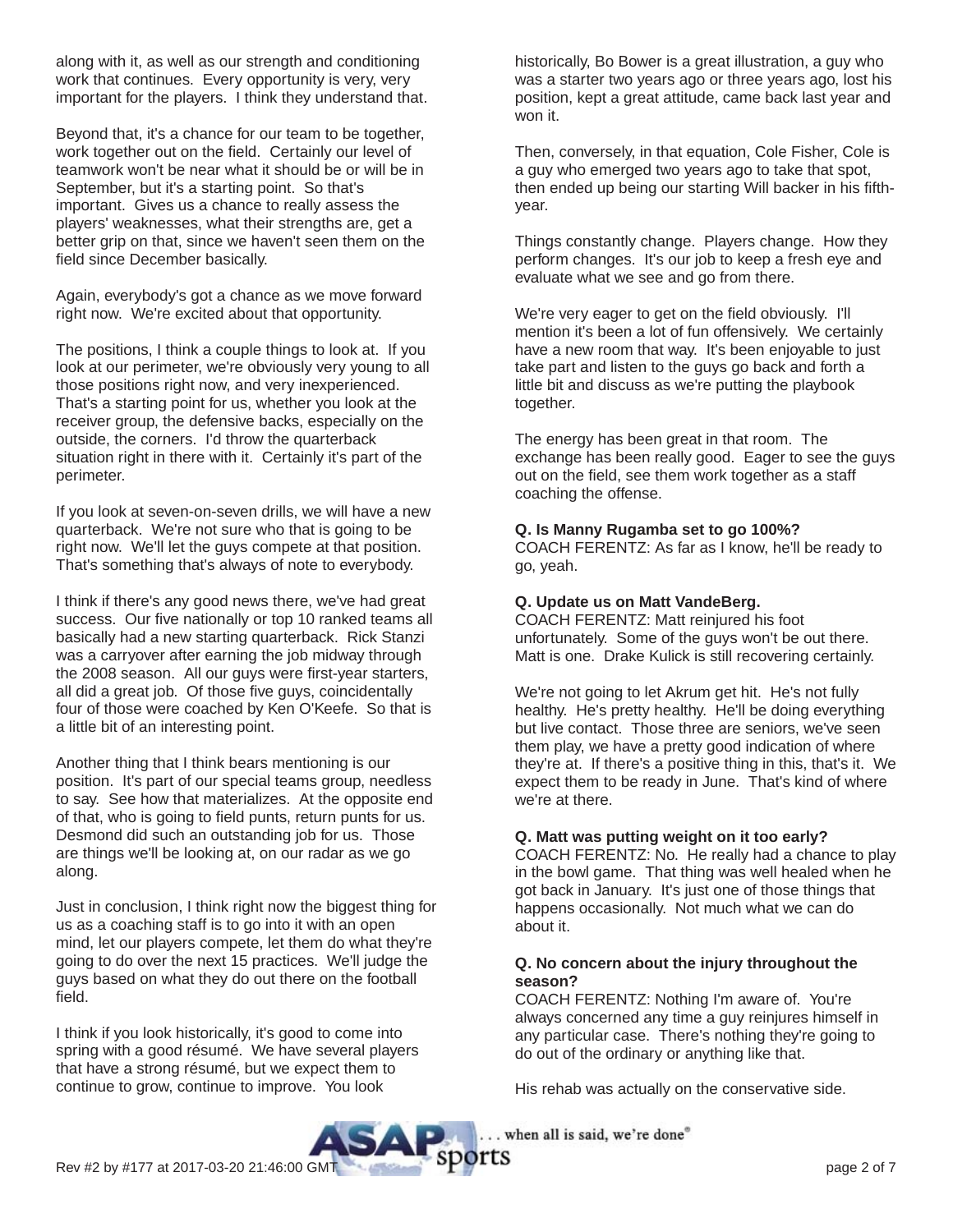Wasn't really tied into that. We'll let it play out.

#### **Q. You said the conversations have been enjoyable in the offensive room. How will the playbook look different?**

COACH FERENTZ: That will all pan out. Part of that will be who wins the jobs, how things pan out personnel-wise. You're not going to see a dramatically different team. Certainly some of the terminology is different. As you can imagine, when Greg came in, we pretty much rolled with his lingo and dialect. That's usually what you want to do. You want to try to make sure the play-caller is comfortable with what terminology you're using, whether it's for personnel groups, plays, protections, all those types of things, routes.

One thing about football, there's not a lot of new stuff out there. But the way you call things, it varies program to program, place to place. I think the big thing was everybody getting an understanding of what we wanted to feature, how we were going to name those things, talk about those things. Getting even on the same page that way has been a little bit of a process. It's been fun. A great exchange. A lot of guys contributing in the process.

#### **Q. What are your first impressions of your new hires, and one old hire?**

COACH FERENTZ: It's interesting. All but one is in the same seat basically, or different seat I should say. LeVar is the only guy that is in the same seat, which I skipped right over that note, too. I'll come back to that. Everybody else is in a different seat or they're new to the room.

It's been really good. It's like putting a team together. The staff has to learn what language we're going to use, what are we going to call this play, et cetera. How things flow together, piece together logically. It's been a good exchange.

You come in with guys from different perspectives, different backgrounds. Ken has been here, but he's been gone for five years, five years in the NFL. So he brings a little bit different perspective certainly than what he left with. That's been really helpful.

You have different levels of experience, levels of experience in those positions, too. The guys were former coordinators, as well. So that's been beneficial. I think it's really come together really well.

I skipped over a important note talking about LeVar. LeVar will become officially our special teams coordinator.

Obviously we'll have two plans in place, whether or not

the 10th coach gets passed in January or April, we'll have a plan for each.

#### **Q. What do you think is a reasonable workload for Akrum? You kept him fresh. Is it going to be similar to that? You push him a little bit?** COACH FERENTZ: Ideally we'd like to have two backs that can go in there and play well. We had that situation last year, which was really good. You saw it in the game. It depends on what the opponents give you, who is doing what in a particular game.

I'd like to have two guys that can go in and play well. We feel that way about Akrum. One thing I can report to you positively, he's over 190. He's actually starting to get a little bit bigger and more robust. That's going to enable him to play more. That's the reason we've been trying to encourage him to really take his training seriously, to make sure he can get himself to a point where he can play more reps.

He does a pretty good job making yards per carry. If we can get him more carries, that's a good thing for us, more chance for making a good play.

#### **Q. Your preference is usually always to play one quarterback. Is that kind of how you look at it going into spring?**

COACH FERENTZ: We haven't had great discussion on it at this point. That's usually the plan. I mean, I know somebody last year played two quarterbacks and played them pretty well. As a rule, I think that's the best way to go. I think teams just play better that way. There's always exceptions to every rule.

Right now we go into it with an open mind. Clearly at this point, Tyler Wiegers and Nate Stanley have the most experience working with the twos or ones. Those two guys will be at the front of the group, then we'll let it work from there.

# **Q. What do you expect to see out of those guys?**

COACH FERENTZ: It starts with the huddle, right up through taking the snap. First of all, calling the play in the huddle, then taking the snap and making good decisions after that point.

We realize all the guys are inexperienced. None of them have been in a game very much. As I mentioned, both Nate and Tyler have more snaps with the twos and ones than anybody else in the group.

That should give them a little bit of an advantage over the other guys. But we'll let them go and see how they perform out there.

# **Q. Quarterback juggling you went through in**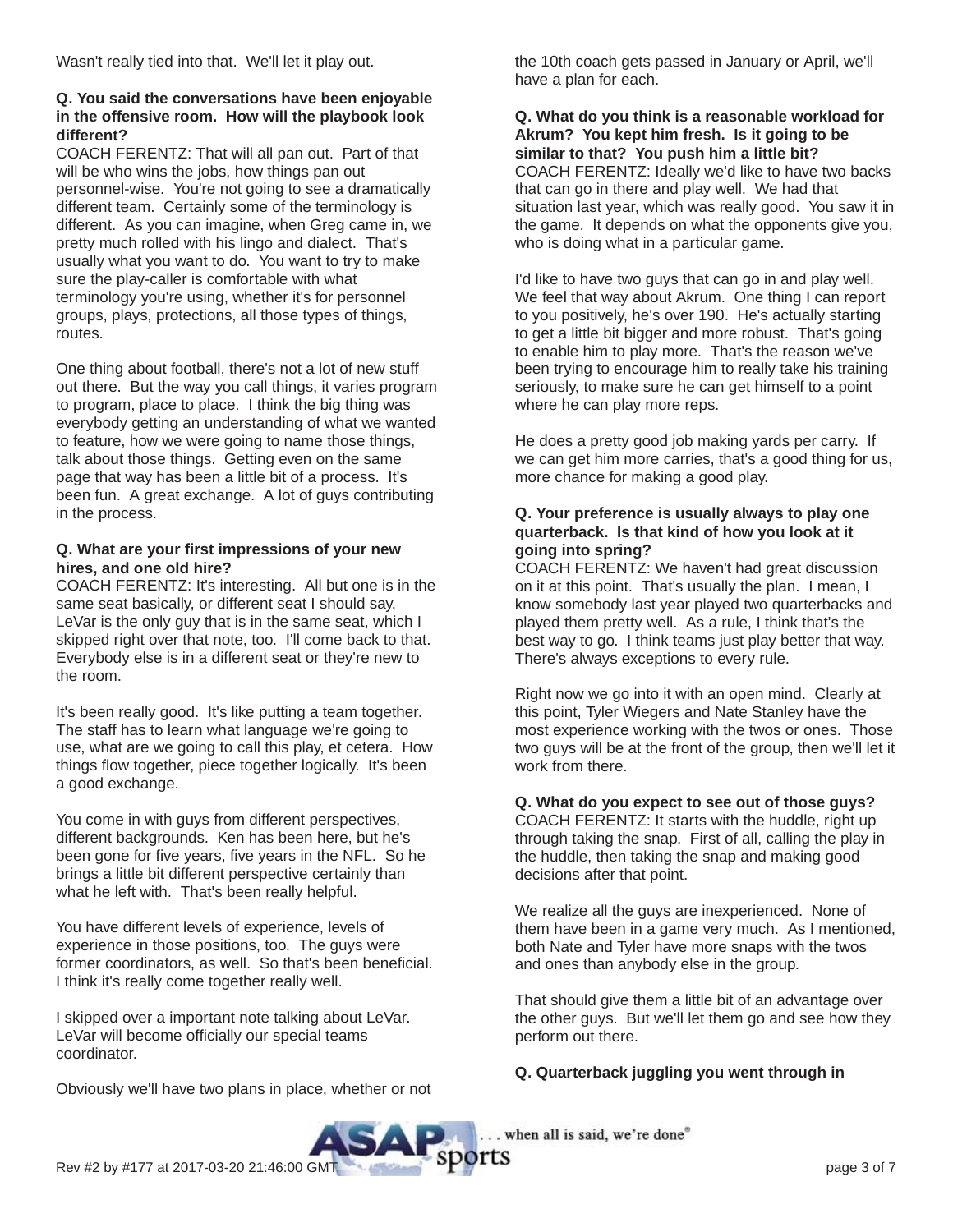#### **2014/'15 that led to C.J. starting. Have you taken some notes from that going into this quarterback situation?**

COACH FERENTZ: It was a wide-open competition really in '13. The guy that ended up starting that year is playing in the NFL right now. The guy that ended up taking the job later, '15, I think he has a chance to be an NFL player. I believe he's going to be an NFL quarterback. Turned out we had really good quarterbacks. When Cody was here, same thing. We had three really capable guys.

So, yeah, you're always learning. No position race, the same as last year, that type of thing. It's always a little bit different. Just going to let it play out, see how things materialize as we move along.

# **Q. With the newness you're talking about, do some of the performance aspects take a backseat?**

COACH FERENTZ: No, I don't think so. To me the most important thing is what our players are doing. Hopefully what we're trying to do is simple to grasp, easy to understand. It is for us, we've been looking at it for three weeks, four weeks. It's a little bit different than our players.

Hopefully they'll be able to grab onto it. The concepts are kind of concepts. We called that a Ford last year, now we're calling it a Chevy, those kinds of the things. They got to make that transfer.

But the concepts I think are typically pretty similar. You may accentuate this more than that from last year, those types of things. Hopefully if we're doing it right, what we're trying to teach is simple enough to grasp. The real challenge is going out and doing it, doing it against good competition.

#### **Q. Has Brian made a decision if he's going to be upstairs, downstairs?**

COACH FERENTZ: No, we haven't gotten that far. My guess is he'll be down. We talked about that for two minutes. We got plenty of time. He'll be downstairs during the spring.

# **Q. Will you have a game coordinator?**

COACH FERENTZ: Not right now. I think we're pretty much status quo at this point, with LeVar's addition.

# **Q. Regarding Nathan, how did all those extra snaps help him as opposed to him redshirting?**

COACH FERENTZ: Well, the level of work that you're doing. In other words, when you're a scout team quarterback, unfortunately, I don't know if this is a secret or not, but the defensive coaches are on that guy just to throw the ball, throw it up there. An offensive coach will be telling him to throw it out of

bounds. Our guys don't want that. They want him to throw the ball. It's a whole different level of coaching. Basically you're down there to service the defense when you're on the scout team. You want to essentially keep the ball in play.

But the guy working at the offensive end, he's getting reprimanded if he throws it where the defensive guys are, Throw it out of bounds. There's nothing there, just throw it out of bounds, we'll live to fight another day.

He's actually getting coached. He's in the system. Again, names and some of the terminology will be different, nomenclature. But it's still football, making reads, that type of thing. It's better to be on the end of the first and second offense certainly if you're a quarterback. Any position, for that matter.

#### **Q. Have you found yourself sort of maybe gravitating toward wide receivers? Really new group, new coach?**

COACH FERENTZ: I don't know if I've gravitated. We haven't done anything football-wise. Certainly when we get on the field, we'll watch it closely.

I try to watch as much as I can everywhere. You can only be so many places at one time. But it's a great opportunity right now for those players. We've got a couple guys, like Jerminic Smith, Adrian Falconer that have been here. They're going into their third years now. They have a chance to take dramatic steps forward.

Historically in our program, when our team does well, we have guys in the second, third, fourth years that are really starting to reach, really starting to show they can go out and play successfully in the Big Ten. That's kind of what we're hoping to see, those guys take those kinds of steps.

We threw a little curve ball in there, we put Nick Easley's name on the depth chart, get something going there, stir it up a little bit. Here is a guy who did really well at Iowa Western. He's come in and done a nice job in the winter program.

Who knows what he's going to do. He has a chance to go in there and compete. Especially with Matt being out, it's wide open right now for everybody to have a chance. Just basically the goal is to demonstrate they can play and help us win football games, then we'll figure out where they belong afterwards.

# **Q. How is the number issue at wide receiver in the spring? Nearly half the guys in that room aren't on campus yet.**

COACH FERENTZ: We pick up four certainly in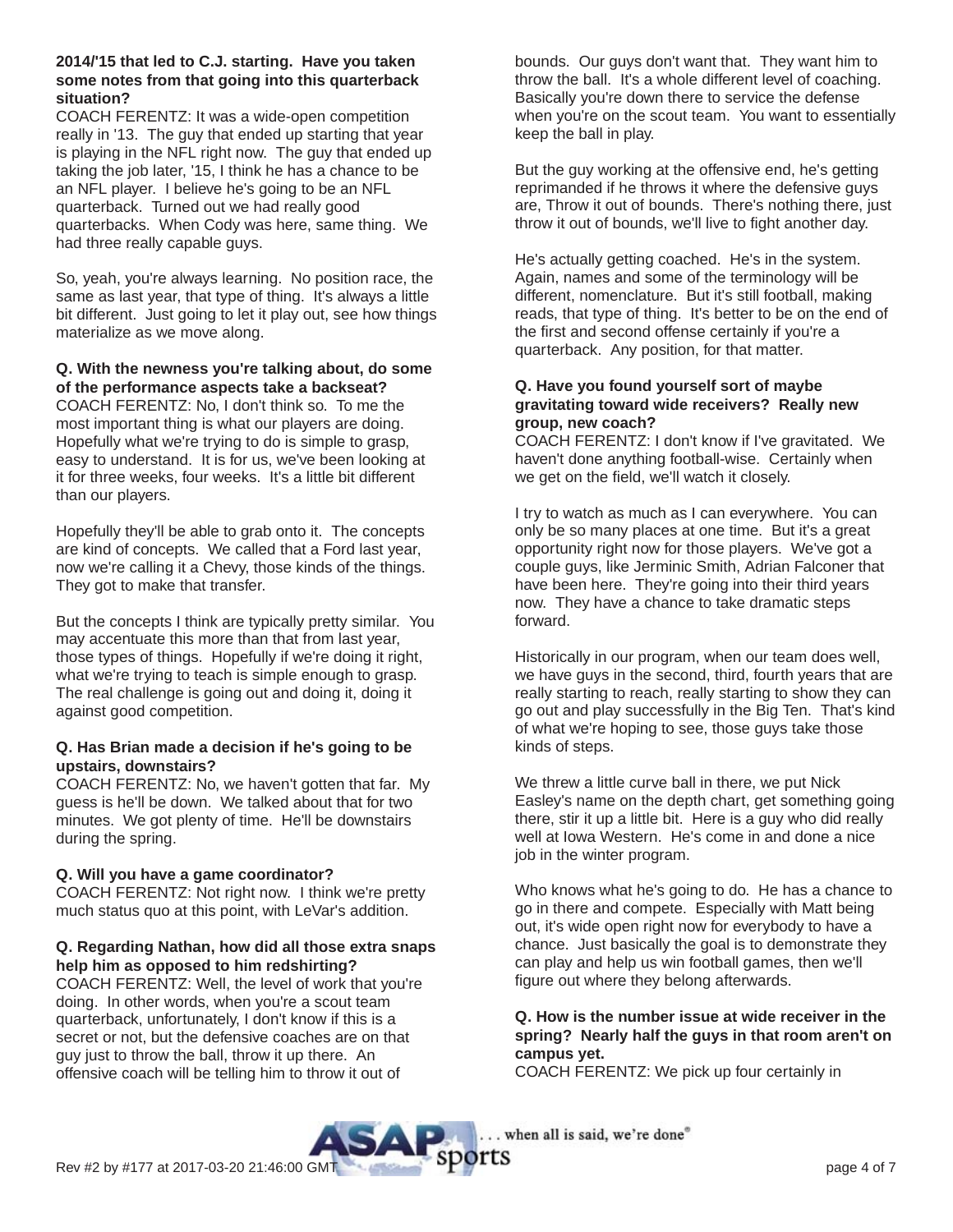August. We're thin at corner also, yeah. That's the way it always works, right? We don't have numbers either way.

We'll be able to get good quality work in there. We'll be fine.

**Q. When you're putting together that playbook, Brian probably has some definite ideas about what he wants to do. Is Tim bringing some stuff in...** COACH FERENTZ: Yeah.

**Q. Stuff from the NFL. Talk about that process.** COACH FERENTZ: The goal is really to figure out what it is we want to do for the Iowa offense. It's not so much reshaping or retooling, but it's just what we want to do if we're starting at ground zero.

We've always kind of believed simplicity is better, if we can, in all regards, run or pass. It's most important that your players understand what it is you're asking them to do, then secondly how do they adjust to all the various situations that can come up that a defense can present them with, that type of thing. It starts with that.

But nomenclature, whether you call a play 99, everybody running straight deep routes, or all up, whatever you want, the play is the play. How you coach the play may change a little bit. We've had those discussions, too. You want to call it all up, or 99, everybody deep, whatever, all go. All those kinds of things.

It's just kind of starting with what we want to do, how do we want to call it, how do we want to coach it. I think things are moving along. Some things are going to change here in the next couple weeks as we start delving into some things.

A situation occurs, this happens all the time in football, you think you've seen it all. Boy, I never thought about that one. But somebody in the room probably has dealt with it. Here is what we did at such and such.

# **Q. I know you can't predict execution. Will the casual fan be able to notice a difference with the offense with Brian running it?**

COACH FERENTZ: We'll see. Hope it looks like the '15 offense, how does that sound? Obviously our passing game was not where it needed to be at the end of the season last year. But we had the same coaches, a lot of the same players, we did pretty well in 2015. Not a lot of the same players, I take that back. The scheme is pretty much the same in '15.

Personnel is a big part of challenges in football. We had two good running backs last year, pretty capable line. Our running game was going pretty well. But the passing game was lagging behind a little bit.

The kind of balance we had in '15 really is what we'd like to have. It may not look exactly like that. The plays may not look exactly like that. We were at a pretty good place offensively in '15 where we could run and throw, do some good things that way. From the time we got here, it's been a key thing for us, balance.

# **Q. That out-of-season program is so important for you guys. When you get reports from Chris, are there some guys you see that kind of made that leap during this winter program?**

COACH FERENTZ: Yeah, most definitely. Nick Easley, one of the reasons he's on that list, he's made jumps. Connor Keane tested out really well. I talked to our players about this before break. It's kind of like the combine. There's a huge fascination with the combine, maximum testing. Angela Duckworth, that book Grit, most of that stuff you can throw out the window. Once you get on the field, it's really good, it's important, it's a measurement. Usually it shows commitment and effort, level of commitment and effort.

I'm not knocking that. But the ultimate goal, that's one reason Chris is such a great strength coach, in my opinion, he understands it's all about what you do on the football field. Everything he does is geared towards making guys more functional at their given positions. To me if the doesn't translate from the weight room out onto the field, the Wall Street Journal, anyway, an article about guys that ran the fastest 40s at the combine. Pretty good rule, don't draft those guys, not high, because it doesn't work out.

The point, again, it's more about functionality. That's why I think Chris does such a great job. The work that our guys do typically translates out there to the field. It starts with if a guy is doing well in that program, just his confidence, how he feels about himself. That's a big part of playing good football.

# **Q. Easley, what do you think he brings?**

COACH FERENTZ: The numbers are good. Just like I said, that it is not important. No, I'm teasing (smiling).

His numbers are really good. The guy came in and went to work. He really impressed us that way. He's got a really good attitude. He's a hard worker. Doesn't talk a lot, but he just shows up every day and goes hard.

I'm not saying numbers mean football, but he fits on our football team that way. I would be embarrassed by my numbers. He can feel pretty good about his. I'll be curious.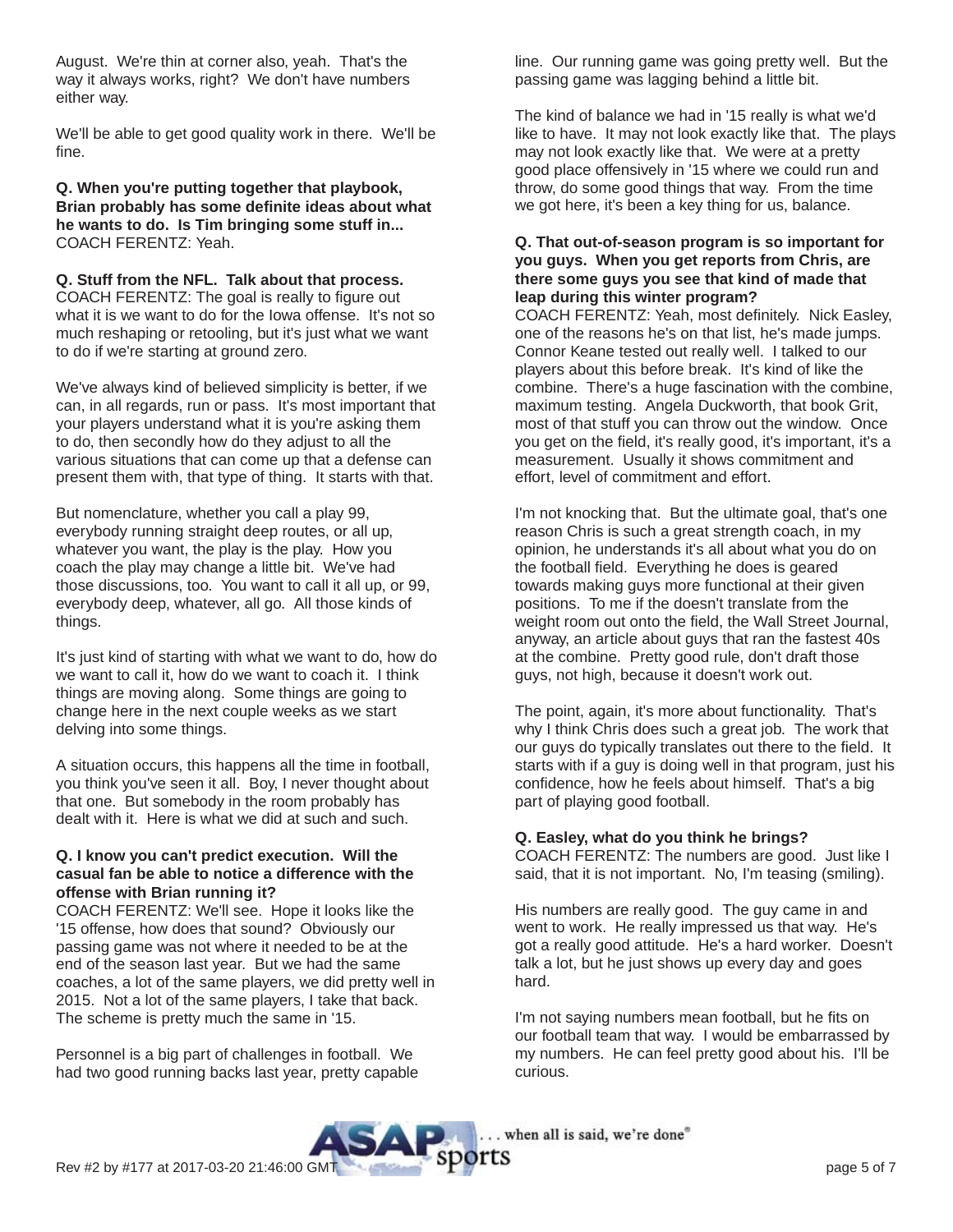The other part is he had a lot of production at Western as a football player. We're eager to see him on the field. Say the same thing about Noah Clayberg, another newcomer that just joined us in January. Watching him operate, handle himself, Nick is older than our young guy. Noah has a semester under his belt academically, but he's been impressive, too, the way he carries himself. We'll be eager to see how he does out there.

# **Q. Noah, listed as DB.**

COACH FERENTZ: He's going to be playing running back. That's where he wanted to start out. Akrum is not going to be working full speed. I think it's good to get a good look at him. We'll see from there. We'll let him start there. That's what he's excited about.

#### **Q. Speaking of good winters, the defensive tackle is going to be different this year. Did you see what you needed to see with Ced, some of the younger, newer guys, Brady?**

COACH FERENTZ: That was one of the compelling reasons to push Cedrick forward, we thought. It's kind of like the qb discussion. Go back to Nate Stanley, we were on the fence on that one, too. We decided it was going to be more valuable for him to be working with the defensive scheme than being on the scout team because we thought he had a chance to play a lot.

Whether or not he can start, how many snaps he'll play, that remains to be seen. We think he has an opportunity. Everything we've seen him do on the field so far would indicate that. To think he'll play like Jaleel, that's not going to happen. Obviously our more experienced guys are going to have to step up their performance while he's getting his feet wet.

Brady Reiff was one of our more improved players during December. Not that he'd not been showing up. He'd been doing fine. In December he kind of really flashed at times. He's quietly working his way up physically, too. He's a tough-minded guy. I think it will be interesting. It will be fun to watch those guys compete.

Jake Hulett was out all of last year. Jake is another guy that has been quietly pushing forward. We're eager to see all those guys out on the field.

#### **Q. Do you see the defensive line getting to the point where a guy like Matt Nelson can play inside or outside?**

COACH FERENTZ: That's a good point. Some players can, some players can't. We're not sure if he can or can't right now. That may be something we toy with. It would be part of the equation. Looks like we have a little depth right now. He's on the second line. I think

all of us consider all three of those guys to be starting players for us. They've all played really well.

That's something we'll look into and see if he can move inside there and do it. He may be able to. If he does, that gives us a little bit more flexibility. I know mentally he can handle both, that's not an issue. Physically, can you do both? That's a different story. It's different playing inside.

#### **Q. Ryan is not here until the summer?** COACH FERENTZ: Who is that?

#### **Q. Ryan Gersonde. How do you factor in somebody who isn't here but will be a potential guy?**

COACH FERENTZ: It's really pretty simple for Colten right now. He's our punter. All he has to do is go out and play, play well, consistently. If he does that, get out front. It's better to be out front, better to be on the inside lane. That's what I've been told. I never was. Start out on the inside lane, have a chance.

It's a great opportunity for Colten right now. His biggest challenge is consistency. I'm not comparing him to Jason Baker, but I would have said the same thing about Jason in 1999. The guy has potential, has a good leg. But consistency.

I know nothing about kickers and punters, but it seems like that's the career path of those guys. They tend to be a little bit erratic. At some point they start developing the consistency. That's what Ron had last year. He's a fifth-year guy, too. That's kind of like the quarterback situation right now. We got to factor that stuff in as we assess the inexperience, the youth, that type of thing.

Colten has been here a couple years now. He's at that point where it's time for him to go. It's his job to win right now.

#### **Q. Michael Slater isn't listed.**

COACH FERENTZ: Mike left the team. Didn't go to the bowl game. He was not with us in Florida, hasn't been on the team since then.

Jay Scheel, I don't know where the paperwork is at, but Jay is not coming back, which is unfortunate on a couple levels. That's one of the reasons we're inexperienced at receiver, too. We were really counting on him. He can't play. It's unfortunate, so...

#### **Q. Toks and Toren, seems like those two would be the next in line at running back.**

COACH FERENTZ: They've got a great opportunity. They're both different types of backs. It's not like we